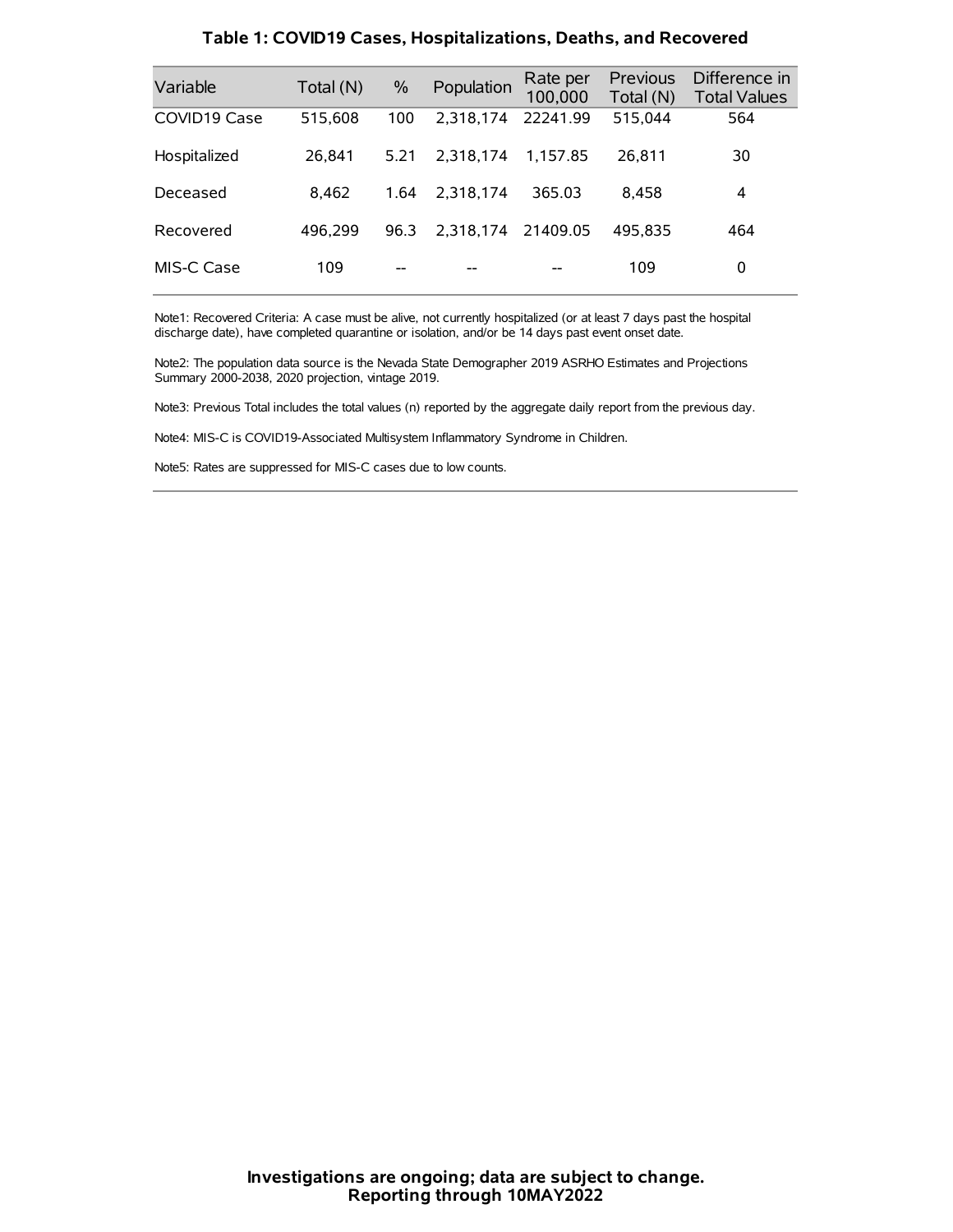## **Table 2: COVID19 Cases**

| Variable                     | Outcome                           | N      | $\frac{0}{0}$ | Population           | Rate per<br>100,000  |
|------------------------------|-----------------------------------|--------|---------------|----------------------|----------------------|
| Age Categories               | Aged 4 or less                    | 13218  | 2.56          | 149,165              | 8861.3               |
|                              | Aged 5 to 17                      | 63659  | 12.3          | 406,595              | 15657                |
|                              | Aged 18 to 24                     | 59160  | 11.5          | 216,762              | 27293                |
|                              | Aged 25 to 49                     | 230383 | 44.7          | 803,732              | 28664                |
|                              | Aged 50 to 64                     | 95249  | 18.5          | 423,461              | 22493                |
|                              | Aged 64+                          | 53793  | 10.4          | 318,459              | 16892                |
|                              | Unknown                           | 146    | 0.03          |                      |                      |
| <b>Birth Sex</b>             | Female                            | 267013 | 51.8          | 1,160,285            | 23013                |
|                              | Male                              | 244385 | 47.4          | 1,157,889            | 21106                |
|                              | Unknown                           | 4210   | 0.82          |                      |                      |
| Race/Ethnicity               | Hispanic                          | 147075 | 28.5          | 763,053              | 19275                |
|                              | White                             | 134035 | 26.0          | 1,006,929            | 13311                |
|                              | <b>Black</b>                      | 48899  | 9.48          | 262,671              | 18616                |
|                              | Asian or Pacific Islander         | 43057  | 8.35          | 270,209              | 15935                |
|                              | American Indian, Eskimo, or Aleut | 682    | 0.13          | 15,311               | 4454.2               |
|                              | Other                             | 38022  | 7.37          | $\ddot{\phantom{a}}$ | $\ddot{\phantom{0}}$ |
|                              | Unknown                           | 103838 | 20.1          | $\cdot$              |                      |
| Underlying Medical Condition | Yes                               | 80209  | 15.6          |                      |                      |
|                              | No/Unknown                        | 435399 | 84.4          |                      |                      |

Note1: Breakdown of Race is exlusively non-Hispanic.

Note2: Underlying Medical Condition is any identified health condition.

Note3: The population data source is the Nevada State Demographer 2019 ASRHO Estimates and Projections Summary 2000-2038, 2020 projection, vintage 2019.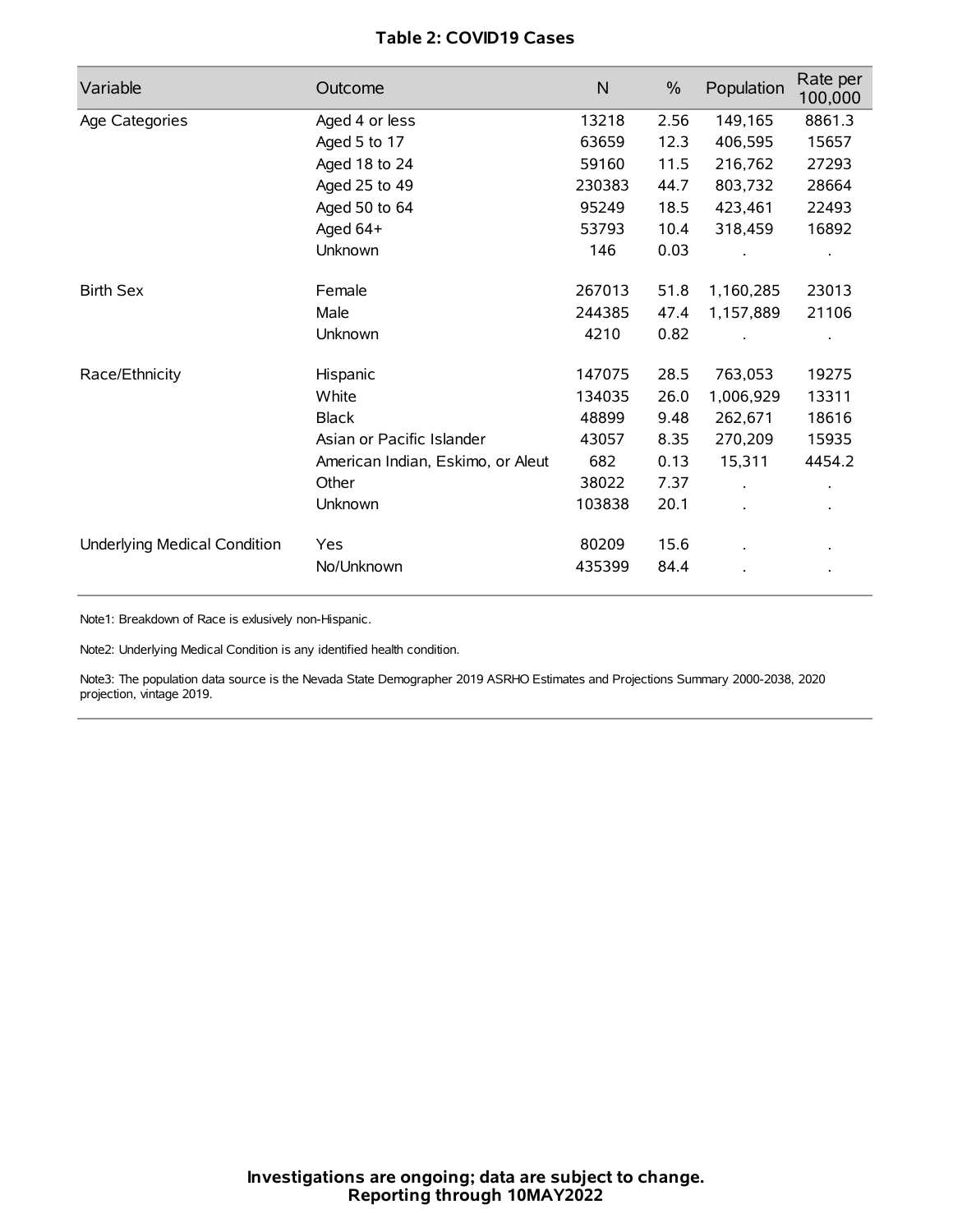| Variable         | Outcome                           | $\mathsf{N}$ | $\%$ | Population | Rate per<br>100,000 |
|------------------|-----------------------------------|--------------|------|------------|---------------------|
| Age Categories   | Aged 4 or less                    | 254          | 0.9  | 149,165    | 170.28              |
|                  | Aged 5 to 17                      | 353          | 1.3  | 406,595    | 86.82               |
|                  | Aged 18 to 24                     | 580          | 2.2  | 216,762    | 267.57              |
|                  | Aged 25 to 49                     | 6324         | 23.6 | 803,732    | 786.83              |
|                  | Aged 50 to 64                     | 7309         | 27.2 | 423,461    | 1726.0              |
|                  | Aged 64+                          | 12019        | 44.8 | 318,459    | 3774.1              |
|                  | Unknown                           | 2            | 0.0  |            |                     |
| <b>Birth Sex</b> | Female                            | 11998        | 44.7 | 1,160,285  | 1034.1              |
|                  | Male                              | 14805        | 55.2 | 1,157,889  | 1278.6              |
|                  | Unknown                           | 38           | 0.1  |            |                     |
| Race/Ethnicity   | Hispanic                          | 7046         | 26.3 | 763,053    | 923.40              |
|                  | White                             | 10419        | 38.8 | 1,006,929  | 1034.7              |
|                  | <b>Black</b>                      | 3823         | 14.2 | 262,671    | 1455.4              |
|                  | Asian or Pacific Islander         | 2762         | 10.3 | 270,209    | 1022.2              |
|                  | American Indian, Eskimo, or Aleut | 66           | 0.2  | 15,311     | 431.05              |
|                  | Other                             | 1055         | 3.9  |            |                     |
|                  | Unknown                           | 1670         | 6.2  |            |                     |

## **Table 3: COVID19 Hospitalizations - General Characteristics**

Note1: Breakdown of Race is exlusively non-Hispanic.

Note2: The population data source is the Nevada State Demographer 2019 ASRHO Estimates and Projections Summary 2000-2038, 2020 projection, vintage 2019.

Note3: Rates for categories with fewer than 12 cases are suppressed due to high relative standard error.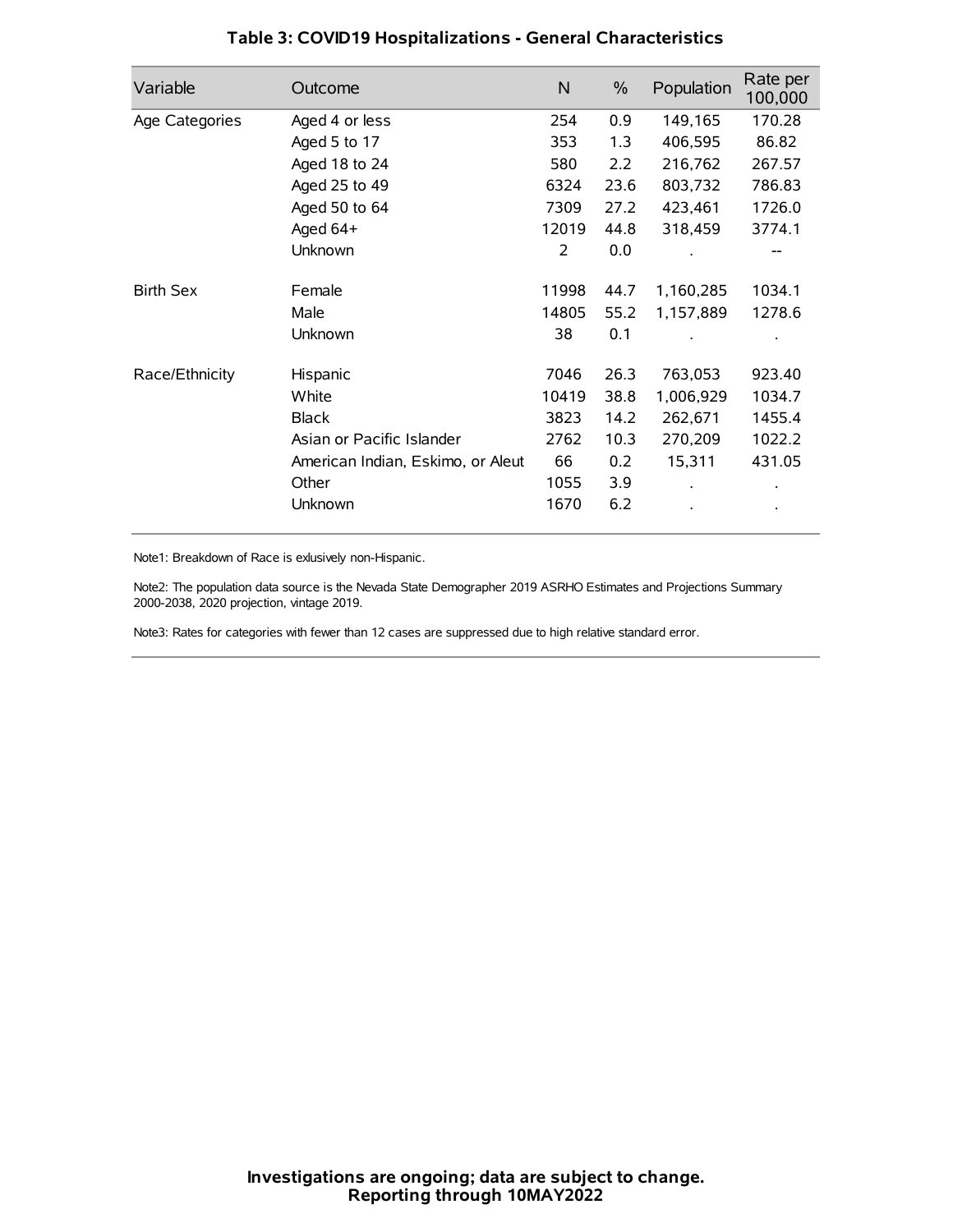| Variable                            | Outcome   | N     | $\frac{0}{0}$ |
|-------------------------------------|-----------|-------|---------------|
| Deceased                            | Yes       | 6881  | 25.6          |
|                                     | <b>No</b> | 19960 | 74.4          |
| ICU                                 | Yes       | 6501  | 24.2          |
|                                     | No        | 20340 | 75.8          |
| Intubated                           | Yes       | 3094  | 11.5          |
|                                     | <b>No</b> | 23747 | 88.5          |
| <b>Underlying Medical Condition</b> | Yes       | 16728 | 62.3          |
|                                     | No        | 10113 | 37.7          |
| Hypertension                        | Yes       | 9803  | N/A           |
| Immunocompromised                   | Yes       | 613   | N/A           |
| Chronic Heart Disease               | Yes       | 3537  | N/A           |
| Chronic Liver Disease               | Yes       | 376   | N/A           |
| Chronic Kidney Disease              | Yes       | 2431  | N/A           |
| <b>Diabetes</b>                     | Yes       | 7022  | N/A           |
| Neurologic/Neurodevelopmental       | Yes       | 1242  | N/A           |
| Chronic Lung Disease                | Yes       | 4129  | N/A           |
| <b>Historically Healthy</b>         | Yes       | 4770  | N/A           |
| Other                               | Yes       | 7002  | N/A           |

# **Table 4: COVID19 Hospitalizations - Morbidity**

Note1: Underlying Medical Condition is any identified health condition.

Note2: The breakdown of health conditions are not mutually exlusive (i.e., a person can have more than one risk factor).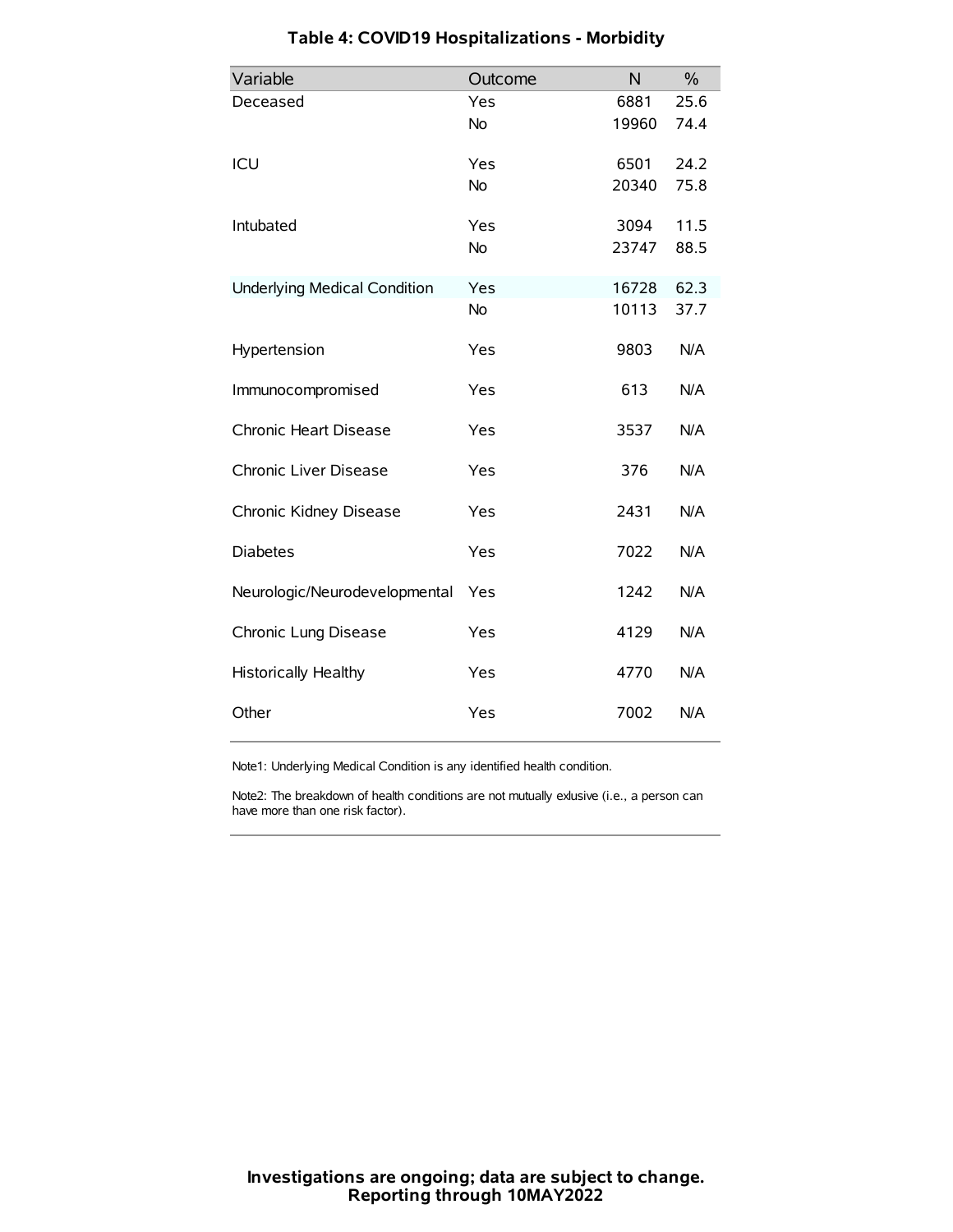| Variable         | Outcome                           | N    | $\%$ | Population           | Rate per<br>100,000 |
|------------------|-----------------------------------|------|------|----------------------|---------------------|
| Age Categories   | Aged 4 or less                    | 1    | 0.0  | 149,165              |                     |
|                  | Aged 5 to 17                      | 6    | 0.1  | 406,595              |                     |
|                  | Aged 18 to 24                     | 20   | 0.2  | 216,762              | 9.23                |
|                  | Aged 25 to 49                     | 720  | 8.5  | 803,732              | 89.58               |
|                  | Aged 50 to 64                     | 1823 | 21.5 | 423,461              | 430.50              |
|                  | Aged 64+                          | 5892 | 69.6 | 318,459              | 1850.2              |
| <b>Birth Sex</b> | Female                            | 3334 | 39.4 | 1,160,285            | 287.34              |
|                  | Male                              | 5106 | 60.3 | 1,157,889            | 440.97              |
|                  | Unknown                           | 22   | 0.3  |                      |                     |
| Race/Ethnicity   | Hispanic                          | 1968 | 23.3 | 763,053              | 257.91              |
|                  | White                             | 4161 | 49.2 | 1,006,929            | 413.24              |
|                  | <b>Black</b>                      | 1089 | 12.9 | 262,671              | 414.59              |
|                  | Asian or Pacific Islander         | 1040 | 12.3 | 270,209              | 384.89              |
|                  | American Indian, Eskimo, or Aleut | 31   | 0.4  | 15,311               | 202.46              |
|                  | Other                             | 108  | 1.3  | $\ddot{\phantom{0}}$ | $\bullet$           |
|                  | Unknown                           | 65   | 0.8  |                      | $\bullet$           |

### **Table 5: COVID19 Deaths - General Characteristics**

Note1: Breakdown of Race is exlusively non-Hispanic.

Note2: The population data source is the Nevada State Demographer 2019 ASRHO Estimates and Projections Summary 2000-2038, 2020 projection, vintage 2019.

Note3: Rates for categories with fewer than 12 cases are suppressed due to high relative standard error.